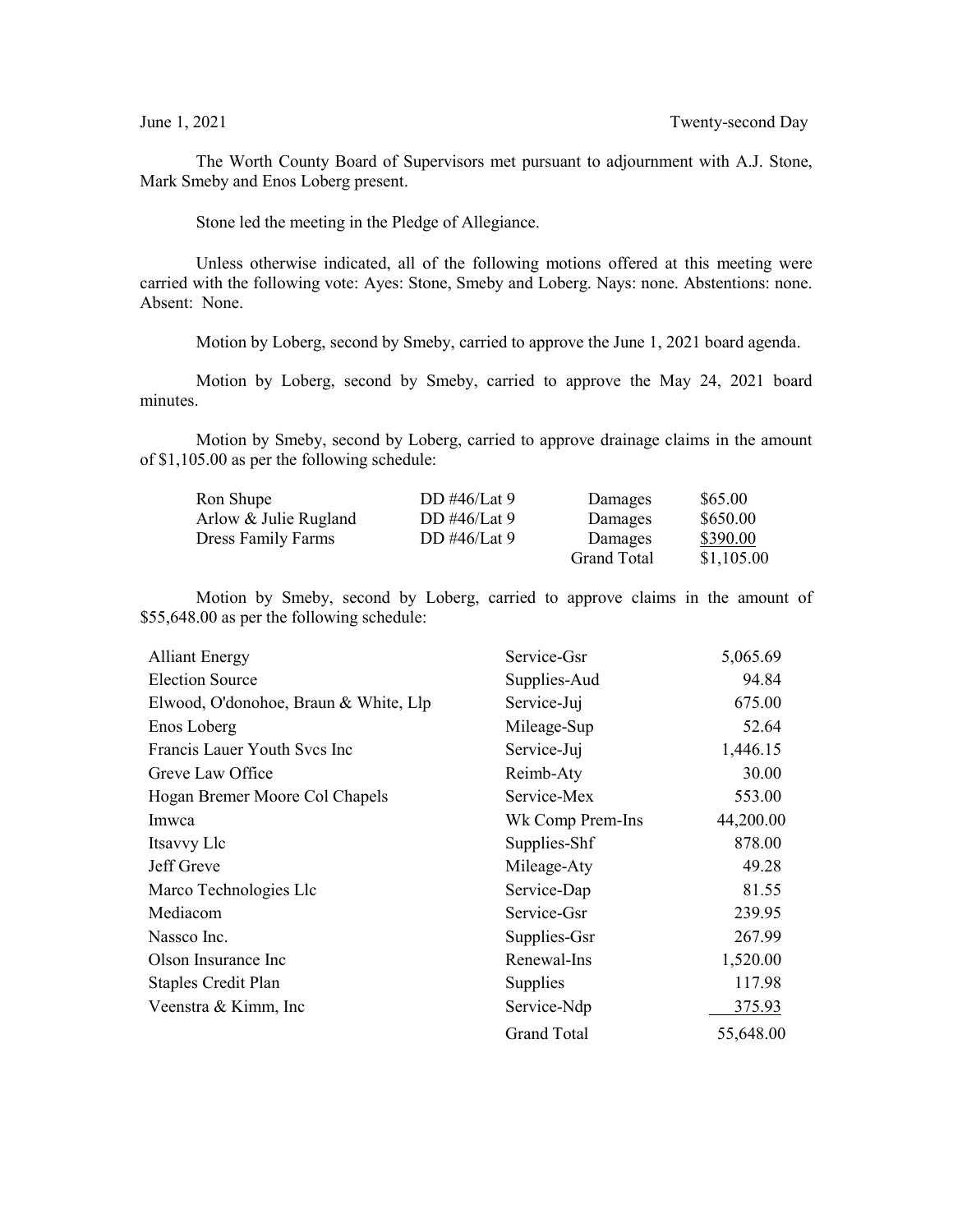Motion by Loberg, second by Smeby, carried to approve Class C Liquor Licenses for Happy Time Resort LLC and Brackey's Country View Acres LLC and the cigarette license for Diamond Jo Casino.

Motion by Smeby, second by Loberg, carried to acknowledge county receipt of manure management plan annual update from Craig Benjegerdes for facility #60189 located in Section 25 of Danville Township, Worth County.

Motion by Smeby, second by Loberg, carried to approve ICAP FY21/22 policy renewal.

Motion by Loberg, second by Smeby, carried to acknowledge the July 1, 2021 change in Worth County's maximum annual maintenance/repair expenditure amount, monthly compensation and "base amount" for chemicals pursuant to paragraphs 1.4, 4.2 and 4.4 of the Operations and Maintenance Agreement dated July 1, 2017 between Worth County and PeopleService, Inc. This adjustment is to be based on the change in the Consumer Price Index for all Urban Consumers between November of 2019 and November of 2020 plus three percent (3%) rollover premium. The change for this year was a positive 1.2%, making the total adjustment 4.2%. Following are the changes effective July 1, 2021:

Maximum Annual Maintenance/Repair Expenditure: from \$10,664 to \$11,112 Monthly Compensation: from \$14,131 to \$14,725 "Base amount" for Chemicals: from \$26,660 to \$27,780

Allocation of the annual maintenance and repair charges was also discussed. Starting July 1, 2021, the split for the fees will be 60% Wastewater and 40% Water. This is more in line with the actual time that is spent at each facility according to Chris Maiers, PeopleService.

Chairperson, Aaron Stone recessed the regular session.

Motion by Smeby, second by Loberg, carried to open the public hearing for the FY20/21 Budget Amendment at 9:04 A.M. Auditor, Jacki Backhaus explained the amendment. Hearing was opened for public comment, but there was no comment.

Motion by Smeby, second by to close the public hearing at 9:08 A.M.

Chairperson, Aaron Stone reconvened the regular session.

Motion by Loberg, second by Smeby, carried to approve Resolution #2021.06.01

## **RESOLUTION 2021.06.01**

## **Amend Fiscal Year 2020/21 Worth County Budget**

**WHEREAS,** RESOLUTION #2021.06.01 Amends Fiscal Year 2020-2021 Worth County Budget as was published in official County newspapers (Northwood Anchor and Manly Junction Signal) May 19 & May 20, 2020, to authorize an amendment and appropriation of funds to the appropriate departments as specified;

## **WHEREAS**, increase/decrease in revenues are:

| <b>Auditor</b> | <b>Miscellaneous</b>  | 0002-1-02-8000-847000 | 19,800 |
|----------------|-----------------------|-----------------------|--------|
|                | <b>Reimbursements</b> |                       |        |
|                |                       |                       |        |
|                |                       |                       |        |